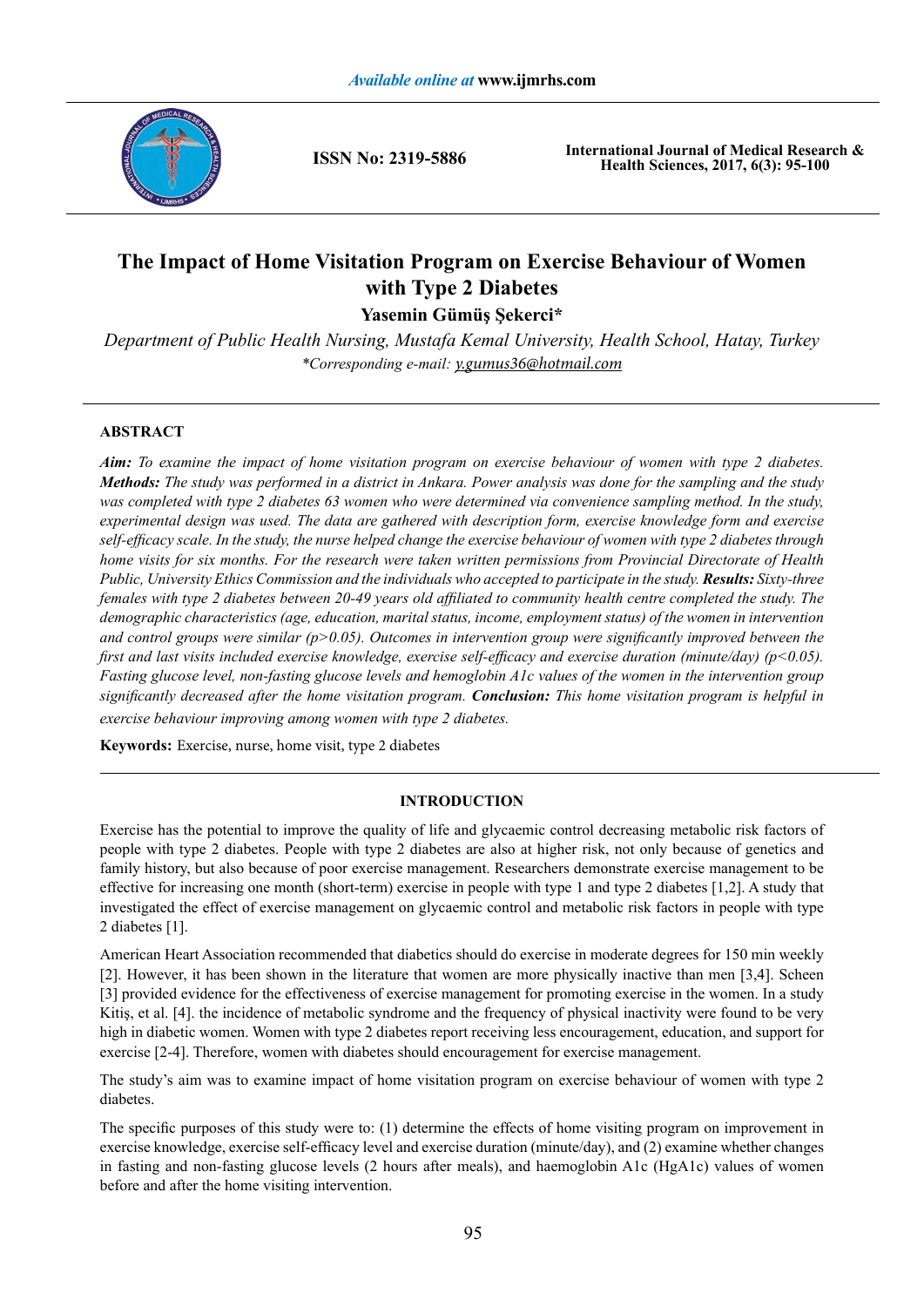In order to achieve study goal, nurses attempt to discover an appropriate way to have diabetics acquire exercise behaviour. They should provide individuals, families, and the society with information about exercise, counselling and an active life program and motivate individuals to change their behaviour.

## **METHODS**

#### **Design and sample**

The study was performed in a district in Ankara. Pre-test and post-test control group design was used. For the research were taken written permissions from University Ethics Commission, Provincial Directorate of Health Public and the individuals who accepted to participate in the study.

Author of this study was prepared an exercise habit gaining guide for the home visitation programs according to the exercise behaviour of the women.

To evaluate the impact of the visitation program, women were asked to complete questionnaires evaluating their exercise knowledge, self-efficacy in exercise management and exercise duration (minute/day). In addition to by community health centre evaluated fasting glucose level, non-fasting glucose levels and HgA1c values of the women before and after visitation. Women with type 2 diabetes were recorded through the community health centres to participate in this home visitation program.

Inclusion criteria were not having any health problems preventing exercise (diabetic foot, heart failure, presence of neuropathy etc.). The sample also had to meet the diabetes criteria for women in study: (1) medical diagnosis of type 2 diabetes, (2) non-insulin dependent.

In the fifth month of the study, one woman in the intervention group dropped out the study due to pregnancy and 63 women completed the study.

#### **Home visitation program for exercise behaviour**

In this study consisted of seven home visits in six month. In the intervention group, 30 days after the first visit, the second visit was conducted and then a total of seven visit at one-month intervals were held at the participants' homes. Each visit was approximately 40 to 45 min long. In the control group, data were collected at the first and last, and the last home visits performed concurrently with the intervention group (Figure 1).



**Figure 1 Structure and content of home visitation program on exercise behaviour of women with type 2 diabetes.**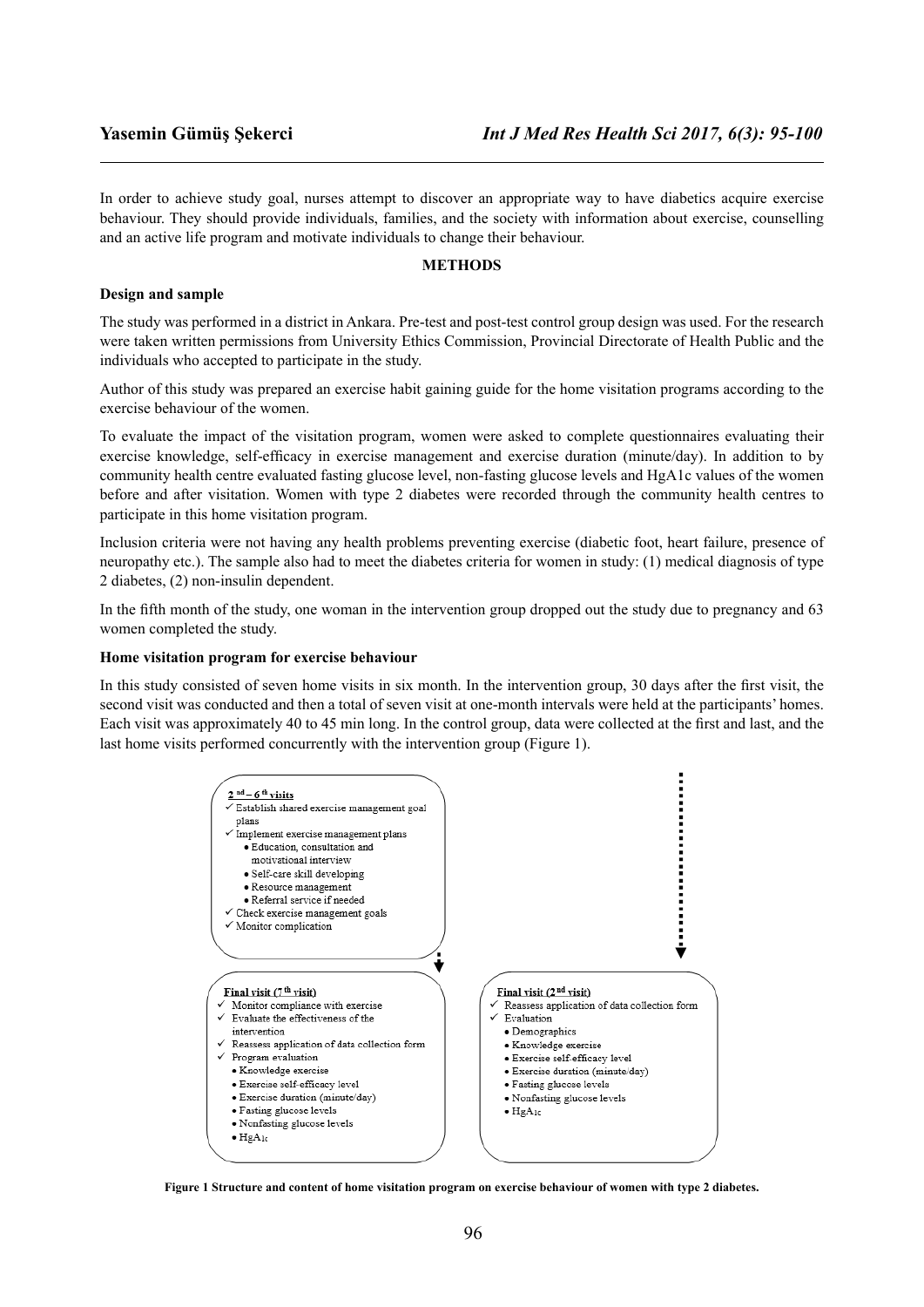Author developed exercise habit gaining guide for the participants. Exercise guide will help you learn more about exercise. Guide will also provide when to exercise, the type of exercise and tips regarding how to exercise we recommend. In additional to, this guide was based on change in exercise behaviour and principles of motivational interviews [2,5-8]. This guide offered strategies to individuals experiencing different exercise behaviour.

Specific steps for home visitation program were beginning with first visit for the scheduling of visits and need definition regarding exercise management. Then, nurse conducted a visit tailored to the women's health condition during the home visits. These home visits provided exercise education and counselling. Visiting nurse collected intervention and control groups data on sociodemographic, and baseline levels on outcome measures: exercise knowledge, exercise self-efficacy level, exercise duration, fasting and non-fasting glucose levels, and HgA1c during their first visit. Visiting nurse was completed six month from baseline data collection and the termination of home visiting program.

### **Measurements**

A personal description form. A personal description form was used to collect data about sociodemographic characteristics, health status, measurements (fasting glucose level, non-fasting glucose levels and HgA1c values), exercise duration (minute/day).

*Exercise knowledge:* The measurement of exercise knowledge was done to learn more positive and negative thoughts about the exercise to women with type 2 diabetes. Decision-making scale that measures exercise knowledge was developed by Marcus, et al. [9]. The test reliability was found to be 0.95 for its perceived benefits subscale and 0.79 for its perceived risks subscale [9]. It was adapted to Turkish culture by Gümüş and Kitiş [10] and its test reliability was found to be 0.90. The scale describes positive and negative aspects of behavioural change through two subdimensions.

- Perceived benefits: It measures positive thoughts about exercise.
- Perceived risks: It measures negative thoughts about exercise.

The scale is comprised of 16 questions and it is a five-point Likert scale. The lowest and the highest scores for perceived benefits are 10 and 50 respectively. The lowest and the highest scores for perceived risks are 6 and 30 respectively. High scores for perceived benefits and low scores for perceived risks show increased awareness of an individual about exercise [9].

*Exercise self-efficacy scale:* The scale was developed by Marcus, et al. [11] to determine the confidence level of individuals to start exercising. It is a 5-point Likert scale. The test reliability was reported to be 0.82 [11]. The scale was adapted to Turkish culture by Gümüş and Kitiş [10] and the test reliability was found to be 0.85. The lowest and the highest scores to be obtained are 5 and 25 respectively. High scores indicate that an individual is self-confident [11].

# **Statistical analysis**

*Estimation of sample size:* Statistical power was calculated using the difference in change in exercise duration per week between groups (intervention and control group) obtained from a study. There was a 95% power of detecting 10% difference in exercise duration per week [12].

According to this study, with an expectation of a dropout rate of 5%, the sample size was increased to 64 (32 per group). In the fifth month of the study, one female in the intervention group dropped out the study due to pregnancy and 63 women completed the study.

*Analysis:* Data were analyzed using SPSS 21.0 program. The level of significance was set at p<0.05 for all analyses. The effect of the intervention was analyzed using paired t-tests within group and independent t-tests between groups. Percentage changes in biochemical values calculated by the formula: (pre-intervention/post-intervention)  $\times$  100.

# **RESULTS**

A total of 63 (31 intervention group, 32 control group) female with type 2 diabetes completed home visiting program with measurement of intervention and control groups. The mean age of the intervention group was  $39.12 \pm 7.07$  years. Women 45.4% were either primary or secondary school graduates and 32.9% were obese. Most of them were married and a housewife.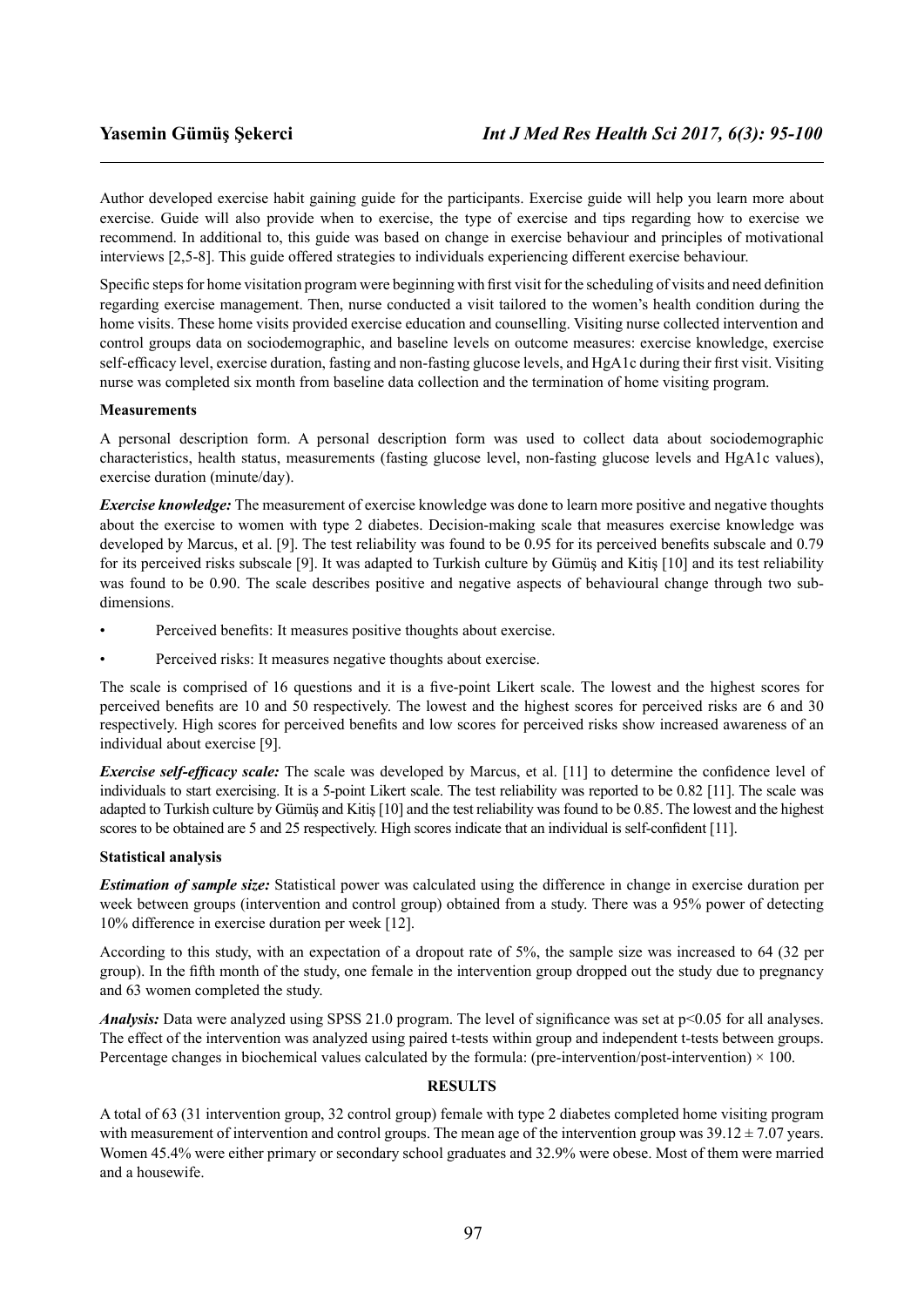The mean age of the control group was  $39.14 \pm 1.75$  years. Women 44.9% were either primary school or secondary school graduates and 21.7% were obese. Most of them were married and a housewife.

There was not a significant difference in age, education, marital status, income, employment status, smoking, regular use of antidiabetic drugs and receiving education about diabetes between the groups ( $p>0.05$ ).

There was a significant difference in the mean scores of the intervention group for exercise knowledge, self-efficacy in exercise behaviour and exercise duration between the first and the last visits ( $p<0.05$ ). The mean scores of the control group for exercise knowledge, exercise self-efficacy level and exercise duration across the first and the last visits were not significantly different ( $p>0.05$ ). The intervention and the control groups significantly differed in terms of the mean scores for exercise knowledge, exercise self-efficacy level and exercise duration at the last visit (p<0.05) (Table 1).

| <b>Groups</b>                         | <b>Intervention group</b> |                   |                  | Control group      |                   |              | <b>Last visit</b> |
|---------------------------------------|---------------------------|-------------------|------------------|--------------------|-------------------|--------------|-------------------|
|                                       | <b>First visit</b>        | <b>Last visit</b> | Significance     | <b>First visit</b> | <b>Last visit</b> | Significance |                   |
| Exercise self-efficacy                | $30.2 \pm 11.5$           | $41.4 \pm 3.7$    | $_{\rm sp=0.00}$ | $28.6 \pm 8.2$     | $27.7 \pm 9.5$    | $*_{p=0.28}$ | **p= $0.00$       |
| Exercise duration (minute/day)        | $16.5 \pm 22.0$           | $40.4 \pm 12.9$   | $_{\rm sp=0.00}$ | $17.8 \pm 15.1$    | $18.7 \pm 24.9$   | $*_{p=0.52}$ | **p= $0.00$       |
| Positive thoughts about exercise      | $15.4 \pm 5.9$            | $22.0 \pm 2.8$    | $_{\rm sp=0.00}$ | $14.5 \pm 5.5$     | $14.8 \pm 7.2$    | $*_{p=0.17}$ | **p= $0.00$       |
| Negative thoughts about exercise      | $14.3 \pm 6.2$            | $7.5 \pm 3.4$     | $_{\rm sp=0.00}$ | $13.9 \pm 5.6$     | $13.2 \pm 5.9$    | $*_{p=0.06}$ | **p= $0.00$       |
| *Paired t-test: ** Independent t-test |                           |                   |                  |                    |                   |              |                   |

**Table 1 Changes in exercise knowledge and behaviour for the first and last visits**

There was a significant difference in the values of the intervention group for fasting glucose levels ( $p<0.00$ ), nonfasting glucose levels ( $p<0.05$ ), and HgA1c ( $p<0.01$ ) between the first and the last visits. The values of the control group for fasting glucose levels, non-fasting glucose levels and HgA1c across the first and the last visits were not significantly different (p>0.05) (Table 2).

|  |  |  | Table 2 Changes in biochemical values for the first and last visits |  |  |  |  |
|--|--|--|---------------------------------------------------------------------|--|--|--|--|
|--|--|--|---------------------------------------------------------------------|--|--|--|--|

|                                                                                                           | <b>Intervention group</b> |                  | Control group      |               |  |
|-----------------------------------------------------------------------------------------------------------|---------------------------|------------------|--------------------|---------------|--|
| <b>Biochemical values</b>                                                                                 | <b>First visit</b>        | Last visit       | <b>First visit</b> | Last visit    |  |
| Fasting glucose levels (mg/dl)                                                                            | $254 \pm 65$              | $154 \pm 24*$    | $241 \pm 65$       | $244 \pm 15$  |  |
| Nonfasting glucose levels (mg/dl)                                                                         | $276 \pm 74$              | $223 \pm 58$ **  | $251 \pm 65$       | $259 \pm 98$  |  |
| $HgA1c$ $(\% )$                                                                                           | $8.4 \pm 2.4$             | $6.2 \pm 1.4***$ | $8.7 \pm 2.8$      | $9.1 \pm 2.7$ |  |
| $*_{\mathbb{R}}$ 001 $*_{\mathbb{R}}$ 05 $*_{\mathbb{R}}$ 01; compared with the values of the first visit |                           |                  |                    |               |  |

 $*p<0.001$ ,  $*p<0.05$ ,  $**p<0.01$ ; compared with the values of the first visit

At the intervention group detected decrease in fasting glucose levels, non-fasting glucose levels and HgA1c values (respectively 33%, 12%, 16%). At the control group was observed increase respectively 8%, 7%, 2%. At the intervention group significantly differed in terms of percentage changes in fasting glucose level, non-fasting glucose level and HgA1c values across the first and the last visits ( $p \le 0.05$ ) (Figure 2).



**Figure 2 Percentage changes in biochemical values for the first and last visits.**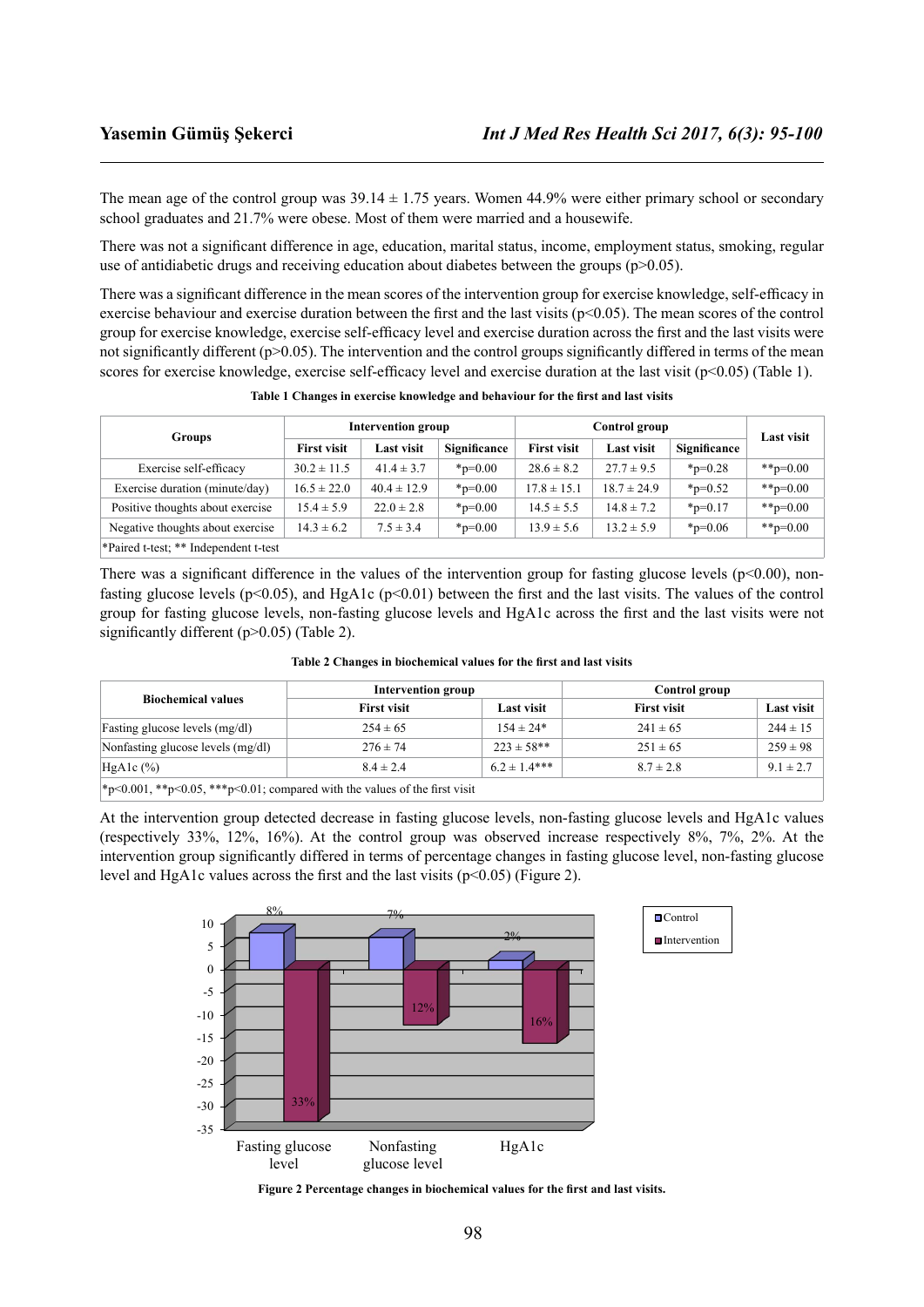## **DISCUSSION**

Despite the community health centre's efforts to improve exercise management, poor exercise management remains a significant problem, particularly among type 2 diabetes adults [2,5,13]. Home visiting intervention for exercise management proved its effectiveness in promoting women's ability to exercise management among women with type 2 diabetes.

Our home visiting intervention, which was coordinated with support from visiting nurse, improved exercise selfefficacy level, exercise duration (minute/day) and exercise knowledge among women with type 2 diabetes.

Exercise self-efficacy is defined as self-confidence for maintenance of behaviour in the presence of difficulty. We found that self-efficacy in exercise management could be enhanced through a personalized education, consultancy, and motivational interview.

An important data of this study was increased exercise duration (minute/day) in last visit for the intervention group. Kirk, et al. [14] gave counselling for exercise, motivation theory and cognitive behaviour strategies to increase exercise in type 2 diabetes patients and detected a significant difference in exercise duration between groups. Other relevant studies have revealed an increase in exercise duration in individuals offered education [15]. Consistent with the literature [15-18] the present study showed an increase in the exercise duration in the intervention group. This suggested that the intervention group continue to do exercise regularly.

Adequate knowledge about exercise is crucial in management of type 2 diabetes, along with nutrition and medical treatment [19]. Adults with type 2 diabetes who have a good understanding the importance of exercise in their condition are more likely to be responsible for their disease management and control of HgA1c [20].

Fasting glucose level, non-fasting glucose level and HgA1c values in exercise management improved through visits. One of important strategies for type 2 diabetes is fasting glucose level and non-fasting glucose level and HgA1c values monitoring [21]. Such a strategy helps with increased awareness of diabetes and improves exercise management. In the intervention group demonstrated improvements in glycaemic control between the first and the last visits. In the intervention group recorded a mean decrease in HgA1c of 0.16% and the control group recorded a mean increase of 0.2%. Tight glycaemic control has been shown to reduce the risk of death and the development of diabetic complications [22].

To conclude, starting exercise can be a turning point for some people and a new starting point for others. What is important is that they should be aware of damage due to inactivity and implement strategies which allow them to start exercise. It is acknowledged that implementing these strategies can be difficult. Nursing interventions performed to support individuals should involve informing and counselling. This home visitation program is helpful in exercise behaviour improving among women with type 2 diabetes. Follow-ups and support should be continued to maintain success in people at risk like diabetes.

#### **REFERENCES**

[1] Al-assan, Mousa A., Nemeh A. Al-Akour, and Motaz Mohammad Aburas. "Relationship between motivational style and glycemic control in Jordanian patients with type 2 diabetes mellitus." *Journal of diabetes* 9.1 (2017): 93-101.

[2] American Diabetes Association. "The prevention or delay of type 2 diabetes." *Diabetes care* 25.4 (2002): 742- 749.

[3] Scheen, A. J. "Aggressive weight reduction treatment in the management of type 2 diabetes." *Diabetes* 110897.107387b (2017).

[4] Kitis, Yeter, et al. "Frequency and affecting factors of metabolic syndrome in women older than 20 years age of the metabolic syndrome in women aged 20 or older and the factors that affect it"'. *The Anatolian Journal of Cardiology (Anadolu Kardiyoloji Dergisi)* 10.2 (2010): 111-120.

[5] Kueh, Yee Cheng, Tony Morris, and Aziz-Al-Safi Ismail. "The effect of diabetes knowledge and attitudes on self-management and quality of life among people with type 2 diabetes." *Psychology, health & medicine* 22.2 (2017): 138-144.

[6] Yardley, Jane E., and Sheri R. Colberg. "Update on management of type 1 diabetes and type 2 diabetes in athletes." *Current Sports Medicine Reports* 16.1 (2017): 38-44.